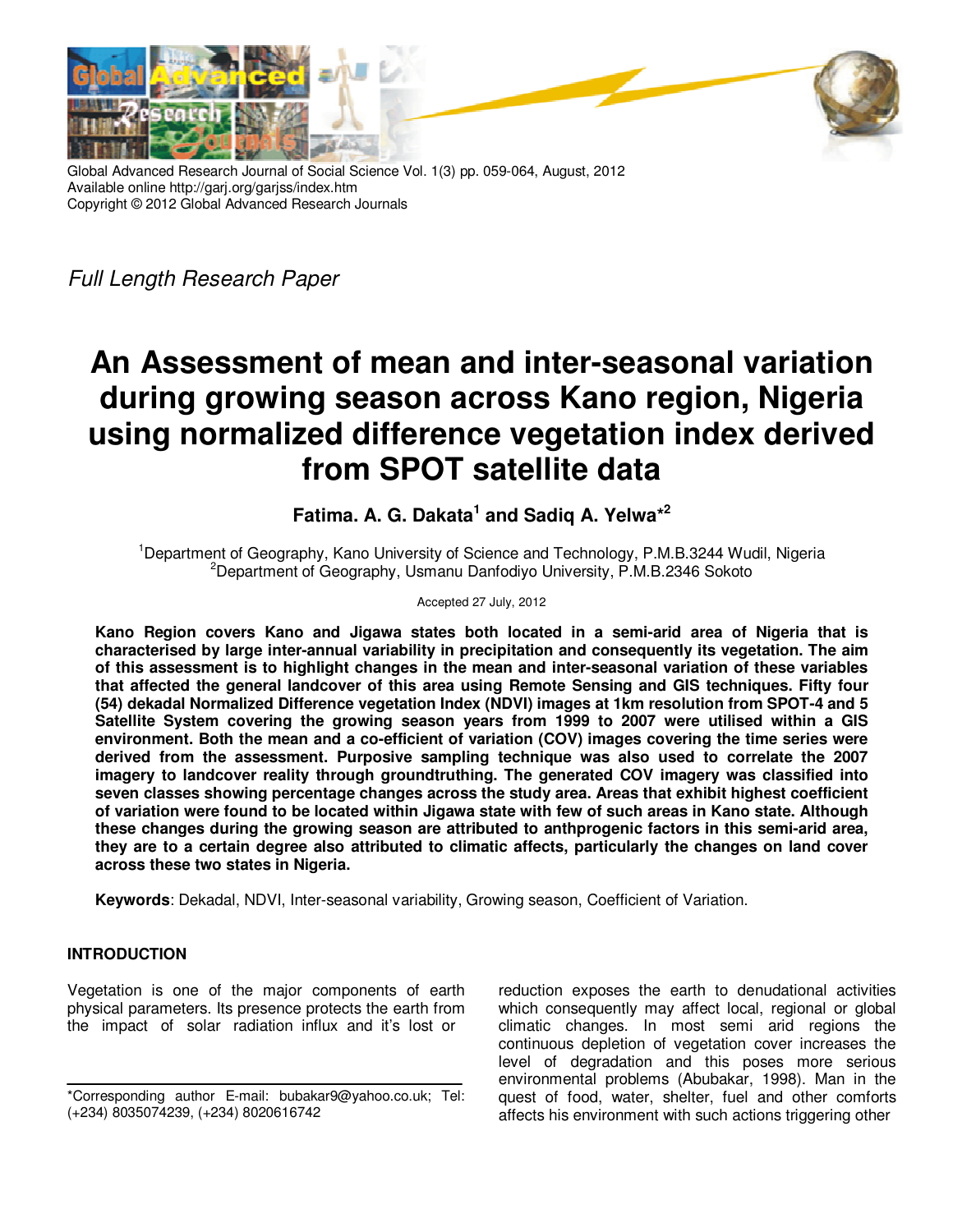natural events. (Eniolorunda 2007). John and David (1999) were of the view that twenty-five years ago thousands of people became malnurished as a result of vegetation being dried-up in the Sahel region of Africa during an extended drought.

Vegetation in particular has long been under destruction through fuel wood extraction, runoff, population pressure and urban encroachment. Thus, because of this anthropogenic activity most parts of the northern fringes of Nigeria have either experienced or are still experiencing some level of degradation in landcover (Yelwa, 2004).

 In order to have a sustainable environment particularly in this semi-arid area there should be a systematic monitoring of vegetation dynamics. Such monitoring should also involve both accessible and even the inaccessible terrains at frequent time intervals, and to achieve this therefore, satellite remotely sensed data can conveniently be utilised.

The states of Kano and Jigawa located in the semi-arid area of Nigeria are subjected to regular seasonal dryness and high inter-annual variability in precipitation (Olofin, 2008). These characteristics in addition to human activities have exposed the region to serious environmental degradation. Although there were other studies on specific areas across the country which indicated that certain land cover particularly forested areas in Nigeria have changed due to different land use activities, the report on the level of implementation of Agenda 21 of the United Nations Conference on Environment and Development (UNCED, 1997) has shown that there is still persistent decline of land cover, and in particular, vegetated areas across Nigeria due to population pressure, overgrazing of marginal lands and other forms of landuse (Yelwa, 2008). Periodic monitoring for ecological sustainability was therefore suggested. The study by the Forestry Monitoring and Evaluation Coordinating Unit (FERMECU, 1996) on the assessment of forest covers across Nigeria which resulted in the production of 1:150,000 scale forest and land use maps covering the whole country has shown areas across the country from 1978-1995 where changes have taken place due to different types of landuse in operation. Since then, very little work have been conducted in this regard specifically the Kano region which covers areas in Kano and Jigawa states, which is the focus of this assessment. Although Abubakar (1998) and Yelwa (2008) covered these states broadly, they did not study them exclusively.

In is against this background that this study is set out to highlight specific areas within the Kano region exhibiting changes in the mean and inter-seasonal variability during growing seasons using NDVI data derived from satellite remote sensing.

# **The Study Area**

The study area covers Kano and Jigawa states in the semi-arid part of Nigeria. This area is located between 7̊ 45ʹ E and 10̊ 35ʹE and between 13̊ 02ʹN and 10̊ 30ʹN. The area is bordered to the north by Niger Republic, to the west by Katsina state, to the southeast by Plateau state, to the east by Bauchi state and to the south-west by Kaduna state (Figure 1).

According to Olofin, (2008) the climate of the region can be described as dry-and-wet type. Rainfall is seasonal starting from May and ends in October, a period in which Vegetation grows. Olofin and Tanko (2002) reported that, the region is characterised by low rainfall (850-870mm) and high rainfall of about 4200mm in a wet year. The region is also characterised by high evaporation in the hottest months.

The natural Vegetation of the region is the savannah type consisting of Sudan and Guinea savannah types, three varieties of which are identifiable from south to the north. In the southern fringe from Tudun Wada in the west and Birnin-kudu in the east southward, it is the dry guinea savannah while the Sahel thorn bush occupies the northernmost tips. The normal vegetation has always been the dry Guinea in the southern fringe and the Sudan in the larger part of the region (Olofin, 2008).

According to 2006 population census, Kano and Jigawa states had a population of 9,383,682 and 4,348, 649 respectively (NPC, 2006). Such high population figures are likely to be influenced by birth and death rate as well as migration. Accordingly, the rate of anthprogenic activities is a factor that triggers changes in the local climates thereby posing more environmental degradation to the region.

## **MATERIALS AND METHODS**

One hundred and sixty two (162) dekadal Normalized Difference vegetation Index (NDVI) images at 1km resolution from SPOT-4 and 5 Satellite Systems covering the growing season years from 1999 to 2007 were extracted using VGTExtract (VGTExtract User's Guide, 2010) and imported into Idrisi Andes Geographical Information Systems (GIS) and Image processing software within a GIS environment.

All the data in the time-series were converted into ASCII format and imported in to EXCEL where they were re-composed into mean and a co-efficient of variation. Thus, for each of the 3 dekadal NDVI data for each month, they were re-composed into Mean Monthly Value Composites (MMVC) for each month of the growing season (May-Oct) and for each season of the time series.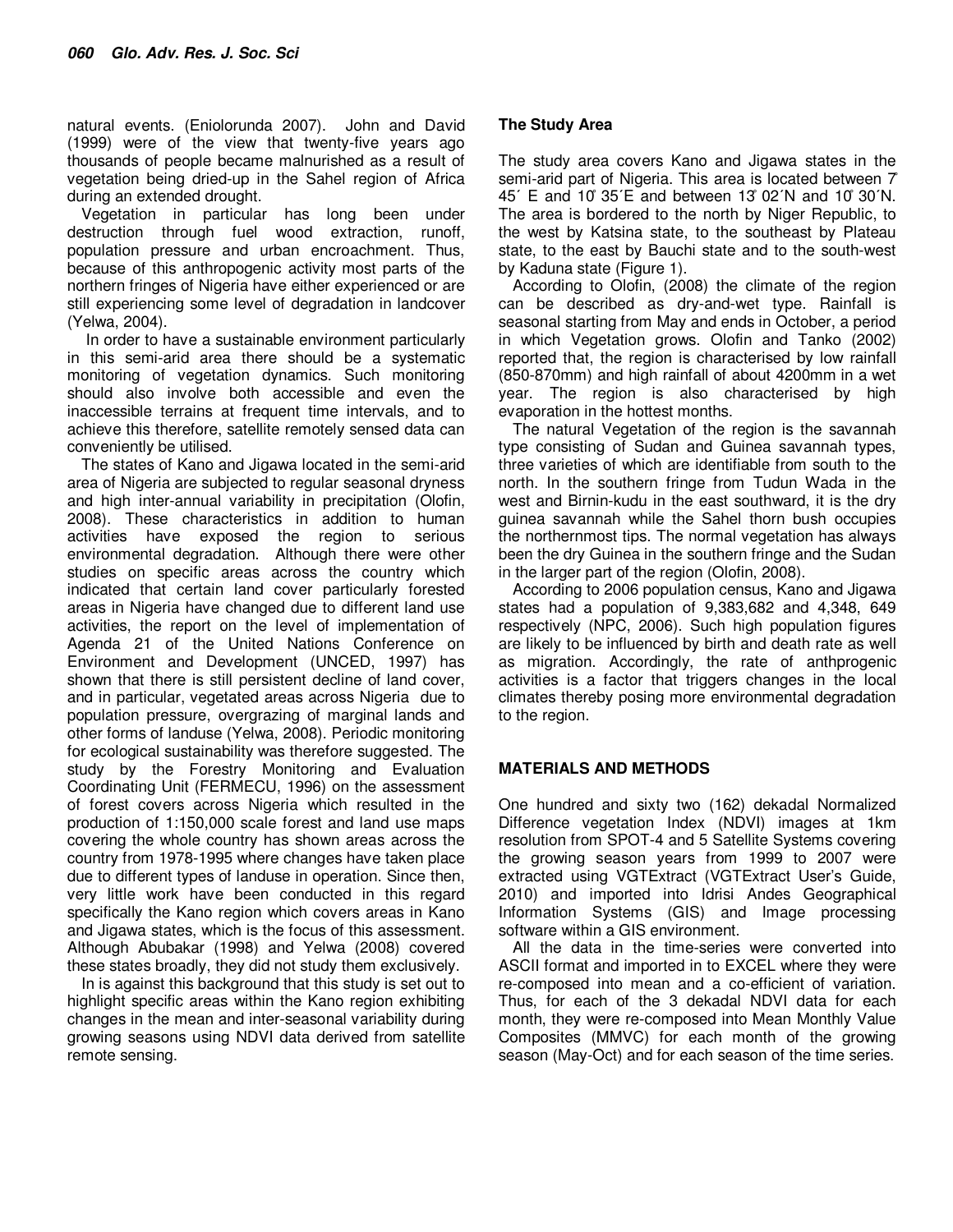

**Figure 1.** Map of the Kano Region covering Kano and Jigawa States

The re-composition procedure reduced the total dataset for the final analysis to 54 MMVCs. These were further re-converted and exported back to the Idrisi Andes software and the data was finally utilised in a GIS environment and analysed.

 The Coefficient of Variation and Mean images were derived as:

$$
cov = \frac{\sigma}{\mu} * 100
$$

**Where** 

$$
COV = \qquad \text{inter-seasonal coefficient of Variation}
$$

δ = Standard Deviation

and

#### $\mu$  = Mean

A photo layer was created and used during the ground truthing which were restricted to areas of high COVs and a Global Positioning System (GPS) was connected to a laptop with way points being recorded. Pictures of the different landcover/landuse types were taken so as to facilitate the classification process. Analyses of the changes were undertaken using the coefficient of variation images. At each sample point the vegetation type and current landcover were determined (See Table 1 and Figure 2). These sampled points represent the condition of the sample pixels.

# **RESULT AND DISCUSSION**

Results of the analysis are presented in Table 1 and Figure 2. The overall mean growing season NDVI image on Figure 2(a) shows a pattern of disparity between the northern and southern part of this region. The mean image shows a typical growing season pattern covering the time-series representative both of Kano and Jigawa states. The southern part clearly shows a more intensive agricultural activity both in the dry and rainy seasons while the southern part show a low vegetation biomass based on the NDVI. Figure 2(b) shows the inter-seasonal coefficient of variation (COV) of the study area where more variation exist along the rivers. Although the study by Yelwa (2004) agrees with some of the results obtained here, however, the variation on this study are more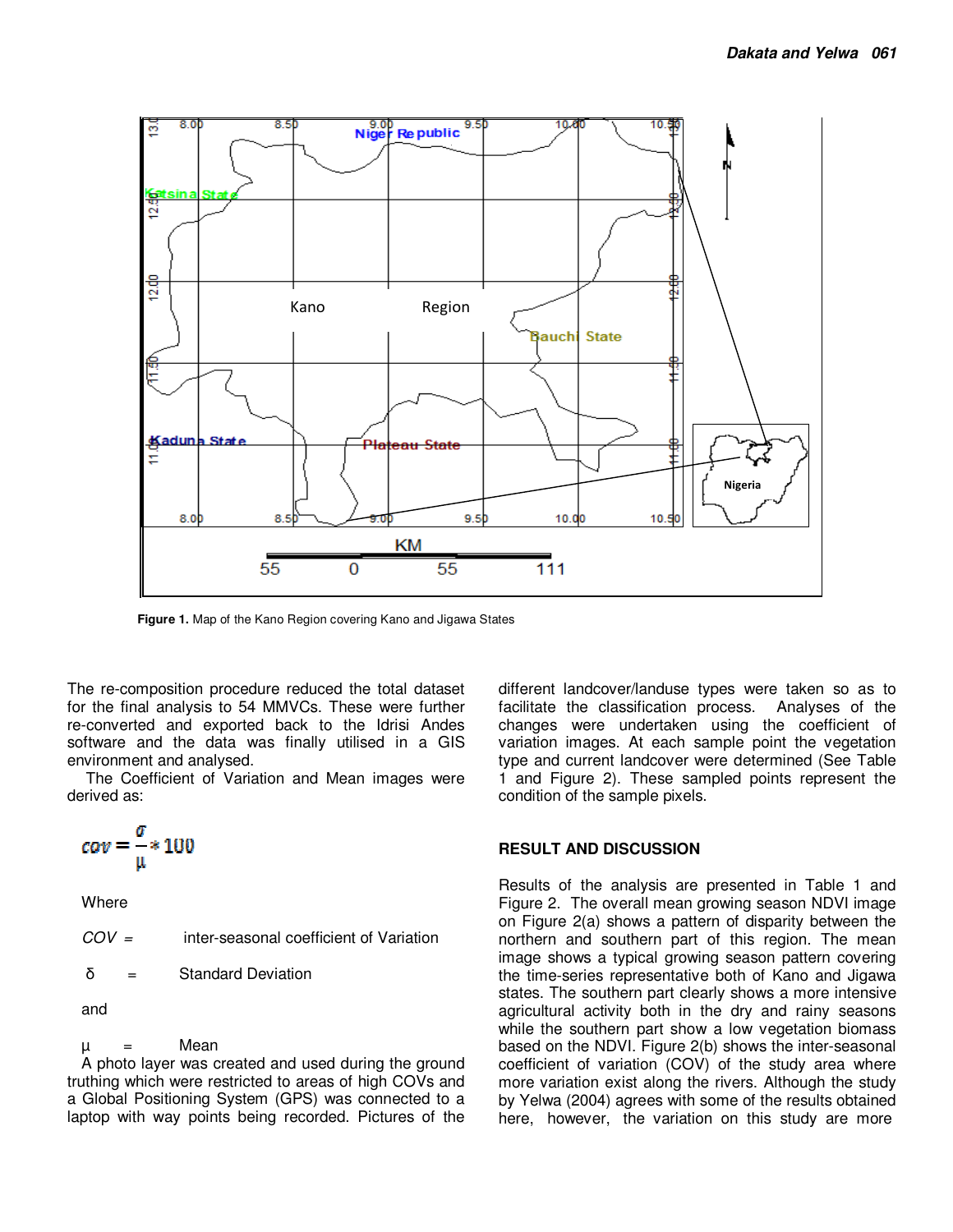| <b>Sampled Sites</b> |                   | Longitudes/ | Land use               | Nature of site and description        | Type of  | COV    |
|----------------------|-------------------|-------------|------------------------|---------------------------------------|----------|--------|
|                      |                   | Latitudes   |                        |                                       | Invasion | (%)    |
| A                    | Saleri (a)        | 10 20 36/   | Rainfed and irrigation | Rice, cassava, ginger bread palm,     | Typha sp | 11.05% |
|                      |                   | 12 46 38    | Farming/Grazing        | Typha grass, millet, and Mango trees. | plant    |        |
| B.                   | Saleri (b)        | 10 22 30/   | Rainfed and irrigation | Rice, cassava, ginger bread palm,     | Typha sp | 12.07% |
|                      |                   | 12 48 00    | Farming/Grazing        | Typha grass, millet, and Mango trees. | plant    |        |
| C.                   | <b>Balinsheri</b> | 10 18 42/   | Rainfed and irrigation | Rice, cassava, Typha grass, ginger    | Typha sp | 10.89% |
|                      | (a)               | 12 39 21    | Farming/Grazing        | bread, millet and Mango trees.        | plant    |        |
| D.                   | <b>Balinsheri</b> | 10 21 42/   | Rainfed and irrigation | Rice, cassava, Typha grass, ginger    | Typha sp | 12.63% |
|                      | (b)               | 12 45 03    | Farming/Grazing        | bread, millet and Mango trees.        | plant    |        |
| F.                   | Makintari         | 10 12 40/   | Rainfed and irrigation | Rice, cassava, Typha grass, ginger    | Typha sp | 12.23% |
|                      | (a)               | 12 33 20    | Farming/Grasing        | bread, millet and Mango trees.        | plant    |        |
| F                    | Makintari         | 10 13 03/   | Farmig/Grasing         | Rice, cassava, Typha grass, ginger    | Typha sp | 10.08% |
|                      | (b)               | 12 33 47    |                        | bread, millet and Mango trees.        | plant    |        |
| G                    | Kadawa            | 8 29 43/    | Rainfed and irrigation | Maize and rice                        | Typha sp | 12.79% |
|                      |                   | 11 40 27    | Farmig                 |                                       | plant    |        |
| н                    | Duddurun          | 11 36 43/   | Grazing                | Wild Bauhania, Jujube, "farar kaya"   | Grass    | 11.89% |
|                      | Gava              | 8 4 3 1 3   |                        | Cessia and 'Geron                     |          |        |

**Table 1.** Sampled sites showing areas with high COV

 **Source**: Ground Truthing, 2010



**Figure 2**. Mean NDVI and change images covering the study area. (a) shows the Mean Annual Imagery of the study area (b) shows zoomed areas of high Coefficient of Variation during the growing seasons of the time-series (1999-2007) within the Study area while (d) shows the classified change image from the Coefficient of Variation Image showing areas from no- change to areas of high coefficient of variation within the study area.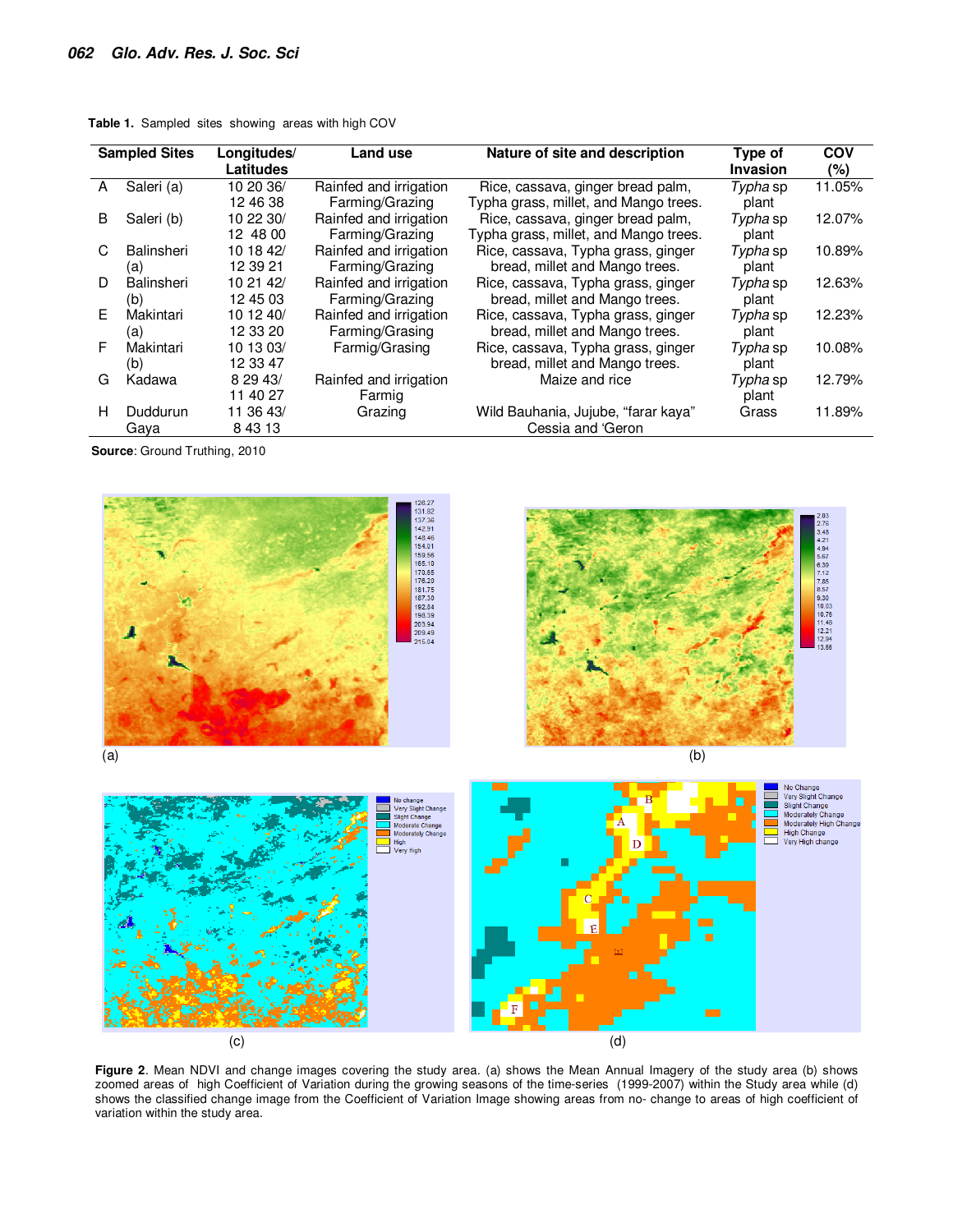

**Figure 3.** Long term trend of Rainfall across the Study Area (Source: Nigerian Meteorological Agency)

localised around the Hadejia-Jama'are wetlands as well as around the dam sites. This image shows how the inter-seasonal variation of NDVI vegetation biomass corresponds to land cover reality based on the ground truthing. Thus, the COV image infers the existence of a signal of rapid, dynamic land degradation.

Sampled sites of groundtruthed information were presented in Table 1 showing areas of high COV and typical vegetation and landuse as the time of ground truthing in 2010. As the last class on the classified COV image indicated, areas that underwent high changes throughout the growing seasons were indicated. By implication, the degradation is much and, are localised around the Hadejia wetland of Jigawa State with the exception of Kadawa and Duddurun-gaya areas falling in Kano State.

Most of the areas covered with water based on the NDVI imageries between 1999 to 2005 are now somewhat degraded as many areas have dried-up. The main landuse activities around these areas are cultivation of millet, cassava, and rice, which are overtaken with grasses in areas where there are no cultivation during the dry season. The dominant woody trees found comprised of date palm, neem and mango scattered at the edge of some water areas. With regards to land cover within Kano state generally, places that exhibited high COV are located around Kadawa and Duddurun Gaya. In Kadawa area for example, the "kachala" *Typhacea* plant can be seen in some places although not too prominent in Kano state compared to areas visited in Jigawa State. However, the variation in Duddurun Gaya can be attributed to the high level of grazing by animals in the area.

 In all the sampled areas visited during the ground truthing, both rainfed and irrigation cropping system were being practiced but in the whole study area most water bodies were pervaded with the *Typha* sp plants and the content of water was seen to be reducing due to the presence of this plant except in Dundurun-Gaya. Although the study conducted by Tucker *et al;* (1991) covering the arid areas of the African continent are of the view that some of the features that exhibited high COV in such region are likely to have changed as a result of variation in rainfall amount (Figure 3), this study however, pointed to the fact that anthropogenic factors are likely to have more impacts on the landcover than climatic variables although a more detailed study is required to confirm this.

Furthermore, based on interviews conducted with farmers within the study area, most of them were of the view that the emergence of the *Typha* sp plant, (though beneficial to a certain degree because at a certain stage its appearance within the area shrinks the water thereby providing them with more available land on which they grow more food crops) have drastically changed the appearance of the general land cover in these areas.